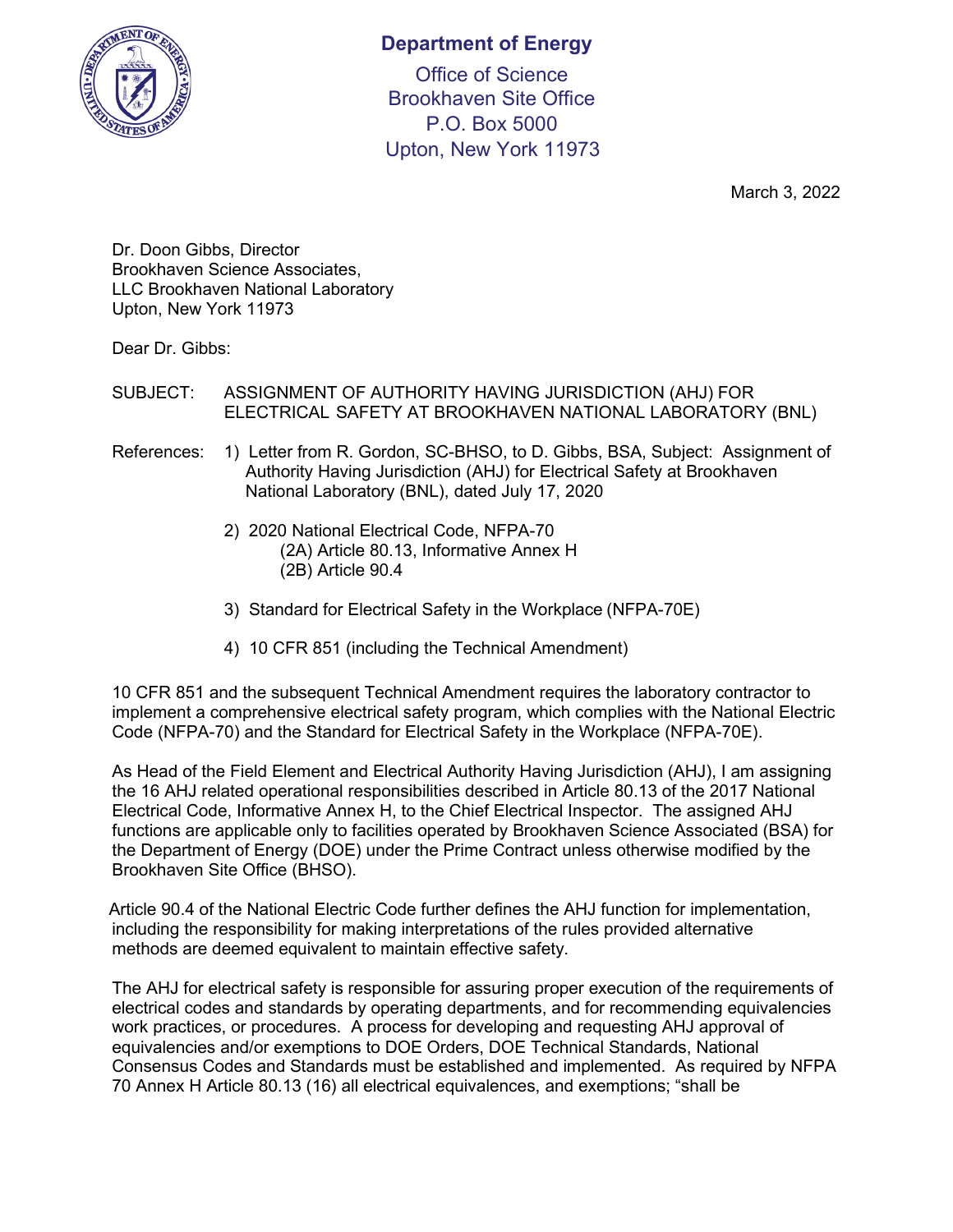accompanied by such evidence, letters, statements, results of tests, or other supporting information as required to justify the request". Equivalencies and exemptions shall be

developed and submitted in accordance with Reference 1. It is recommended that these actions be coordinated with the site office and their Electrical SME support staff prior to submittal for approval. Authority to grant electrical safety or code compliance equivalences and exemptions is retained by DOE.

DOE/BHSO retains the right and ultimate authority in fire protection, life safety, electrical safety, and building code matters to override decisions by the contractor, including the interpretation and application of DOE orders, guides, standards, and national consensus codes and standards. All AHJ interpretations and supporting analyses must be documented and made available to BHSO. Although BHSO has assigned the AHJ function for electrical safety to the Chief Electrical Inspector, if deemed necessary reserves the right to recall this assignment.

The following expectations further support this AHJ for electrical safety assignment:

- The AHJ for electrical safety will maintain the appropriate level of training and possess the qualifications to execute their respective assigned role. If the AHJ cannot adequately fulfill their role, the Laboratory shall promptly inform BHSO;
- The AHJ for electrical safety must remain independent in its decision-making process and shall not have a relationship to organizations responsible for creating designs or activities related to electrical code equivalency;
- The AHJ for electrical safety may further assign qualified personnel for routine activities, such as those related to electrical installation, electrical distribution, laboratory equipment inspections, revisions to work practices and personal protective equipment requirements. The AHJ remains accountable for the appropriateness of such actions undertaken on their behest;
- Appropriate documentation and supporting determinations made by the AHJ for electrical safety will be generated and retained for all AHJ activities. On request, such documentation will be made available to BHSO for information and review. Records of technical justifications must be maintained and re-evaluated for appropriateness as activities or operations evolve; and
- The process for developing and requesting formal BHSO AHJ approval of electrical safety equivalencies to National Electrical Code requirements must be in place and implemented. A full summary of AHJ decisions regarding the National Electrical Code will be submitted on an annual basis to BHSO forreview.

To support transparency in this assignment, the Laboratory Electrical Safety Advisory Committee will include an ex officio member from BHSO.